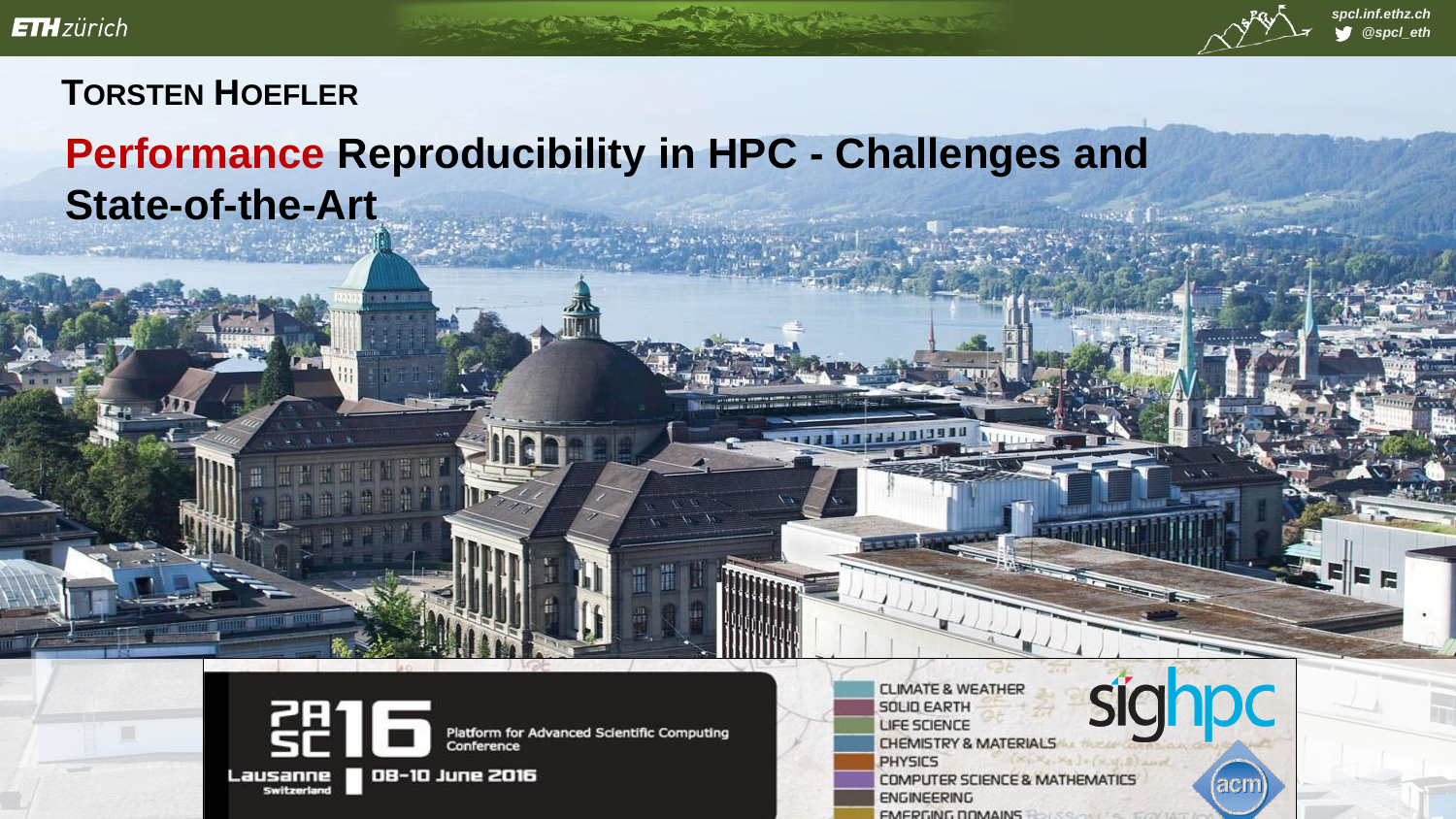## **Performance reproducibility is a pipe dream!**

- **Cannot really be attained in the real world**
	- Systems change (especially software versions)
	- Supercomputers are not generally available (think Gordon Bell runs)
	- In general nearly impossible, exceptions may exist



*spcl.inf.ethz.ch @spcl\_eth*

- **So what now?**
	- **Performance interpretability as a weaker goal**

*"We call an experiment interpretable if it provides enough information to allow scientists to understand the experiment, draw own conclusions, assess their certainty, and possibly generalize results." [1]*

- **Are not all scientific papers interpretable in this definition?**
	- **Unfortunately not**
	- Most are not interpretable and can easily be questioned  $\odot$ *See survey in [1]*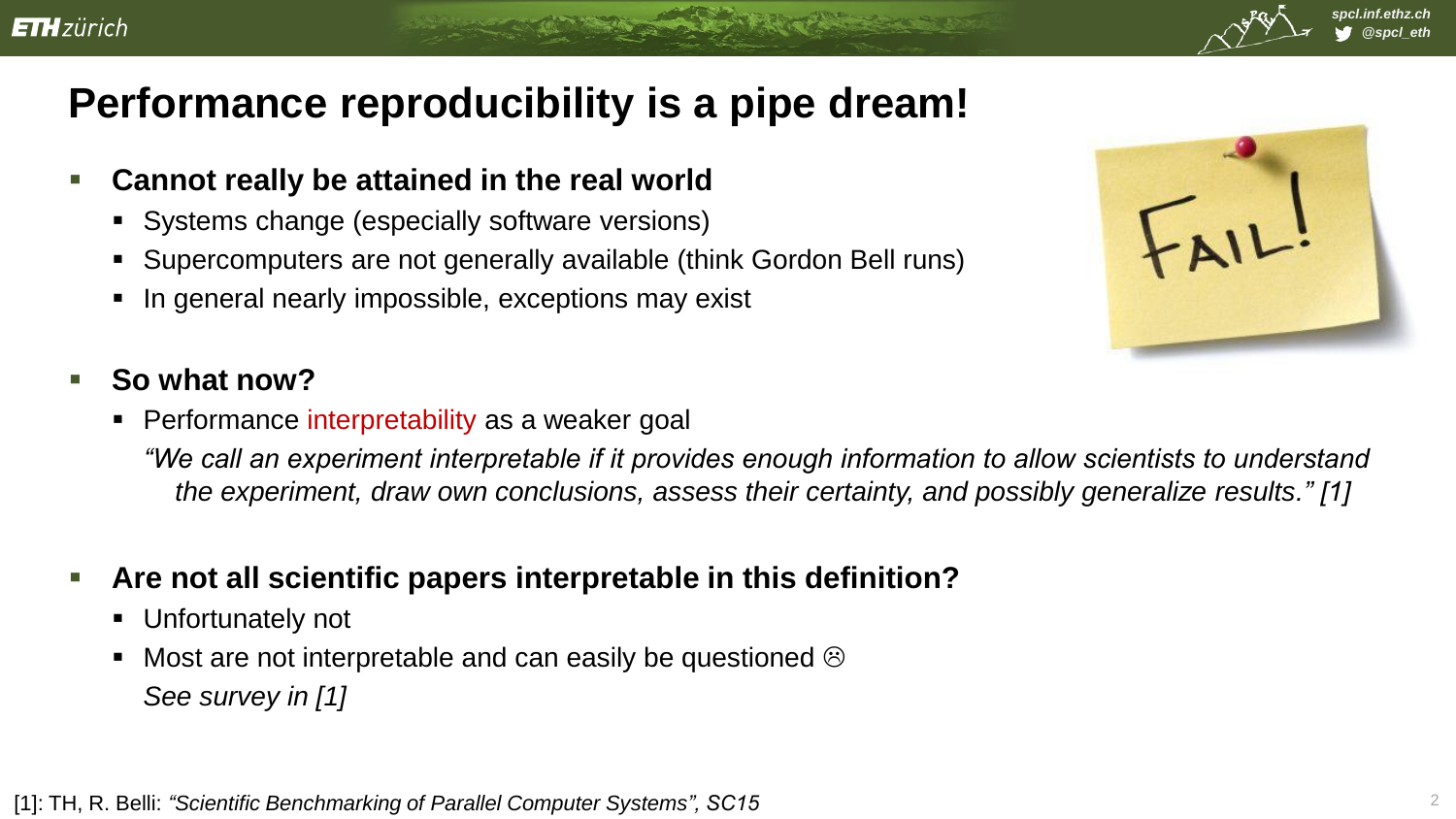

- **The state of the practice is nearly comical**
	- Inspired many funny talks/reports
	- Bailey's "12 ways to fool the masses"
	- Nelson Amaral's "How did this get published?"
	- Wellein/Hager "Fooling the masses with performance results"
- **We define 12 rules in a State of the Practice paper**
- **Key points:** 
	- Careful factorial design
	- Use correct data summarizations
	- Report data variance and distribution
	- Do not assume normality, use nonparametric statistics
	- Measure parallel time correctly



Want to know details?

*"Scientific Benchmarking of Parallel Computer Systems"*

Thursday 1:30-2pm, Room 18AB

*spcl.inf.ethz.ch @spcl\_eth*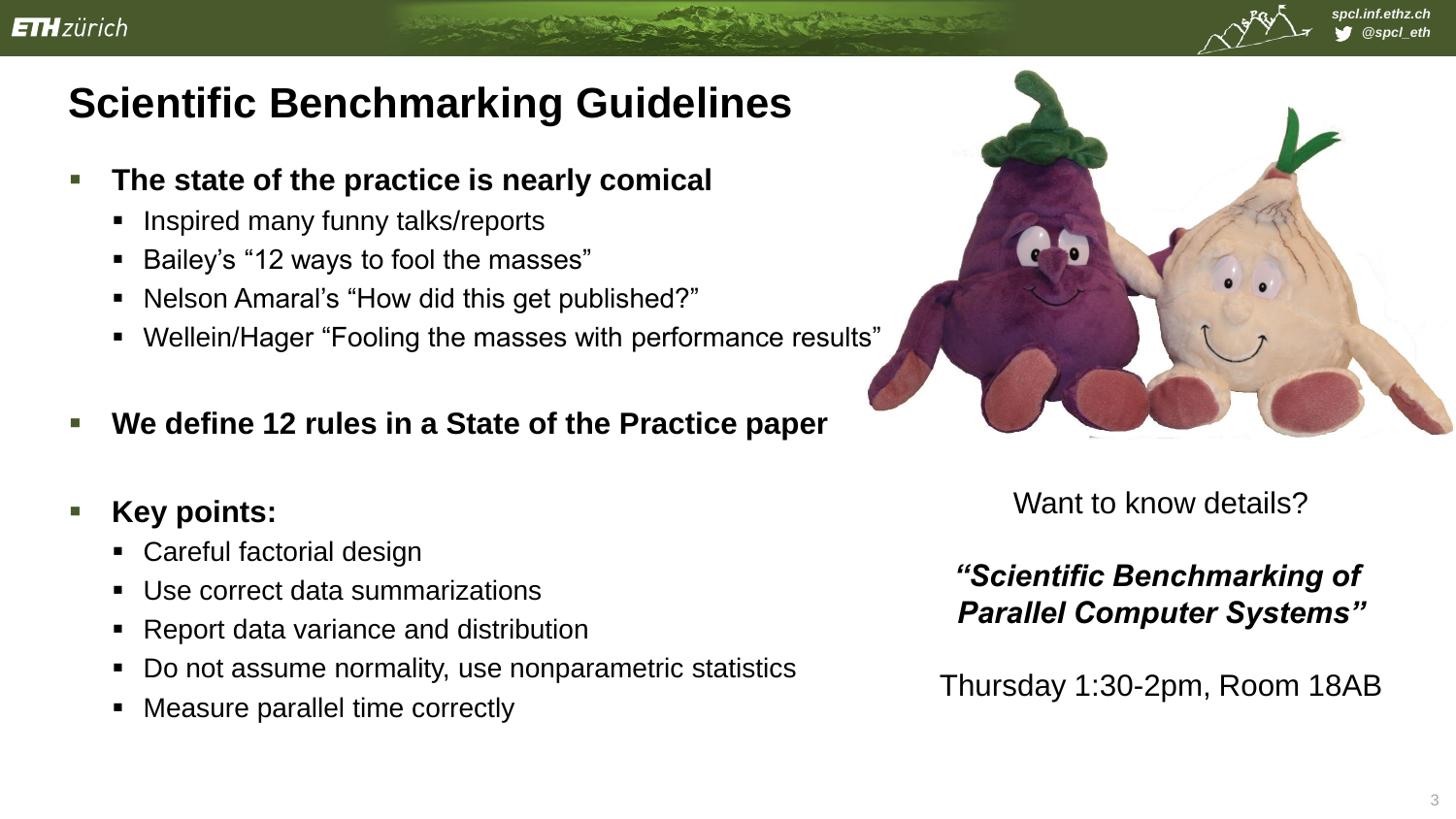# **Dealing with non-normal data – nonparametric statistics**

- **Rank-based measures (no assumption about distribution)**
	- Almost always better than assuming normality
- **Example: median (50th percentile) vs. mean for HPL**
	- Rather stable statistic for expectation
	- Other percentiles (usually 25<sup>th</sup> and 75<sup>th</sup>) are also useful



*spcl.inf.ethz.ch @spcl\_eth*